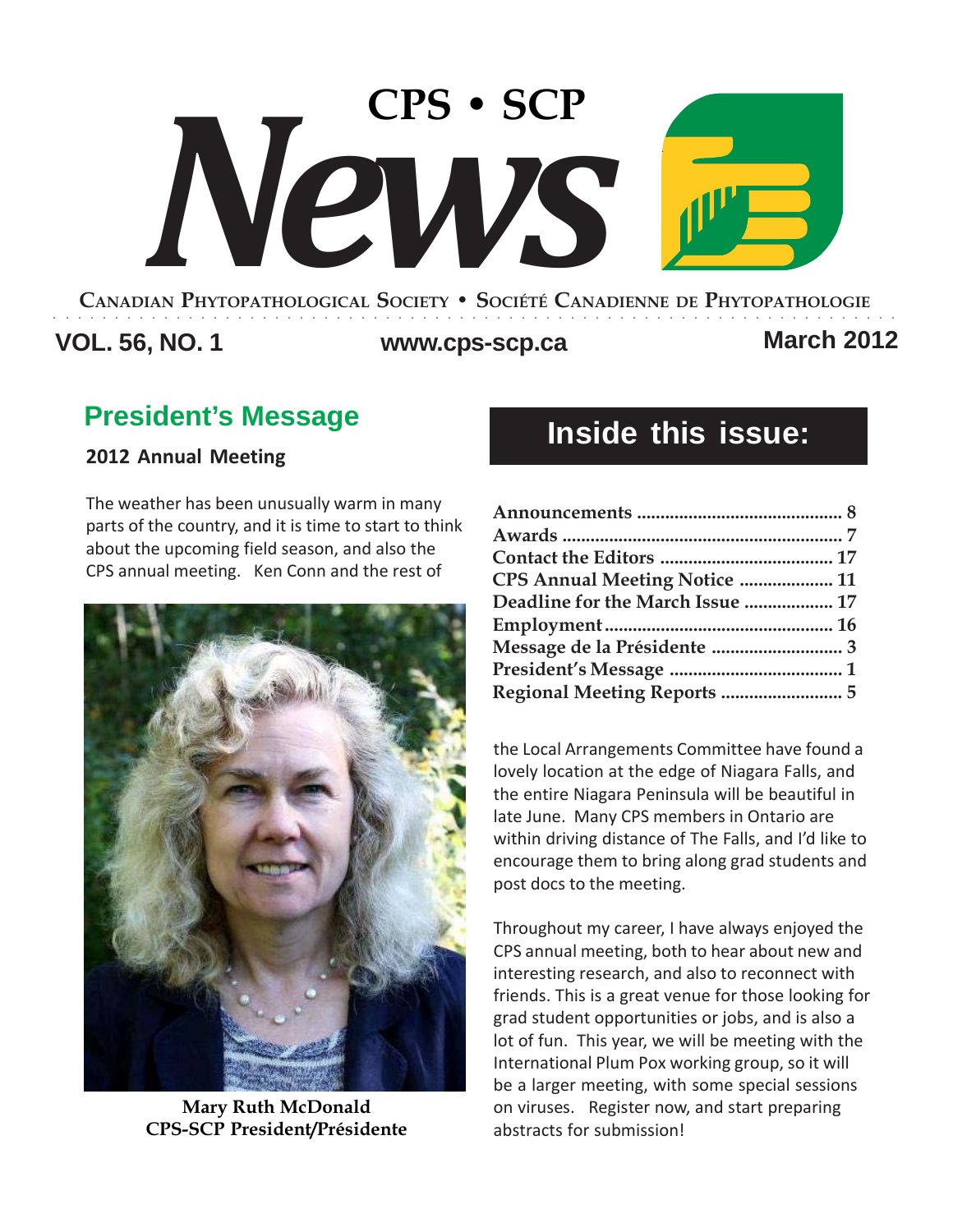# **CPS Awards**

One of the highlights of the annual meeting is the recognition of outstanding plant pathologists. Nominate someone you know who has accomplished something noteworthy. There are different categories, including Plant Disease Management, Young Scientist (young is defined as under 40) and Outstanding Research. The

# **Environment Canada Notification of New Organisms**

A major concern for plant pathologists across Canada, and certainly for those on the CPS Board, is the change in the way that Environment Canada now interprets the regulations for the Notification of New Organisms. The CPS executive and the Science Policy Committee is

recognition by one's peers can be the highlight of a career. The nomination process is outlined on our web site. It is not onerous, especially if you get a few friends to help.

*"Throughout my career, I have always enjoyed the CPS annual meeting, both to hear about new and interesting research, and also to reconnect with friends. This is a great venue for those looking for grad student opportunities or jobs, and is also a lot of fun."*

continuing to work with CropLife Canada and Agriculture and Agri-Food Canada (AAFC) to find a workable solution to this issue. To quickly recap the problem, there was a directive

# **Grad Student Awards**

It is a real pleasure to announce the new CPS scholarships for graduate students in plant pathology. The society will offer up to three scholarships of \$1,000 each for grad students. Undergraduate students may also apply, but they must be registered in graduate studies before receiving the scholarship. The details will be on the web site shortly. Marks will be considered, but won't be the only criterion. Students do not have to be a CPS member to be eligible; instead, membership in the CPS for the following year is part of the award. Apply now and be one of the first to receive this new scholarship.

Students who are planning on presenting at the annual meeting should apply for a CPS travel award. This year there will be three student travel awards of \$500. Supervisors, be sure to encourage your grad students to apply. The awards committee over the past few years has managed to reduce the paper work involved in the application. Details are on the CPS web site. The big change for 2012 is that students MUST be CPS members to be eligible for the award.

that pathologists conducting field research would have to fill out a 'notification' and get permission from Environment Canada, before a plant pathogen could be increased in the lab for application to the field. This could have slowed or stopped field research on many plant pathogens.

To date, senior management at Environment Canada has suggested that we work toward getting as many plant pathogens as possible on the Domestic Substances List (DSL). If an organism is on this list, then there is no requirement to notify Environment Canada when inoculum is increased in the lab and applied to the field. The application form for the DSL is short and straight forward, but we have to have documentation that the organism was present in Canada during the years 1984-1986 AND that inoculum was increased in the lab and applied to the field during those years. Three pilot submissions were prepared by Jeff Stewart (AAFC), in consultation with CPS, and we are waiting for confirmation that the documentation that was submitted is acceptable. In the meantime, plant pathologists who use inoculum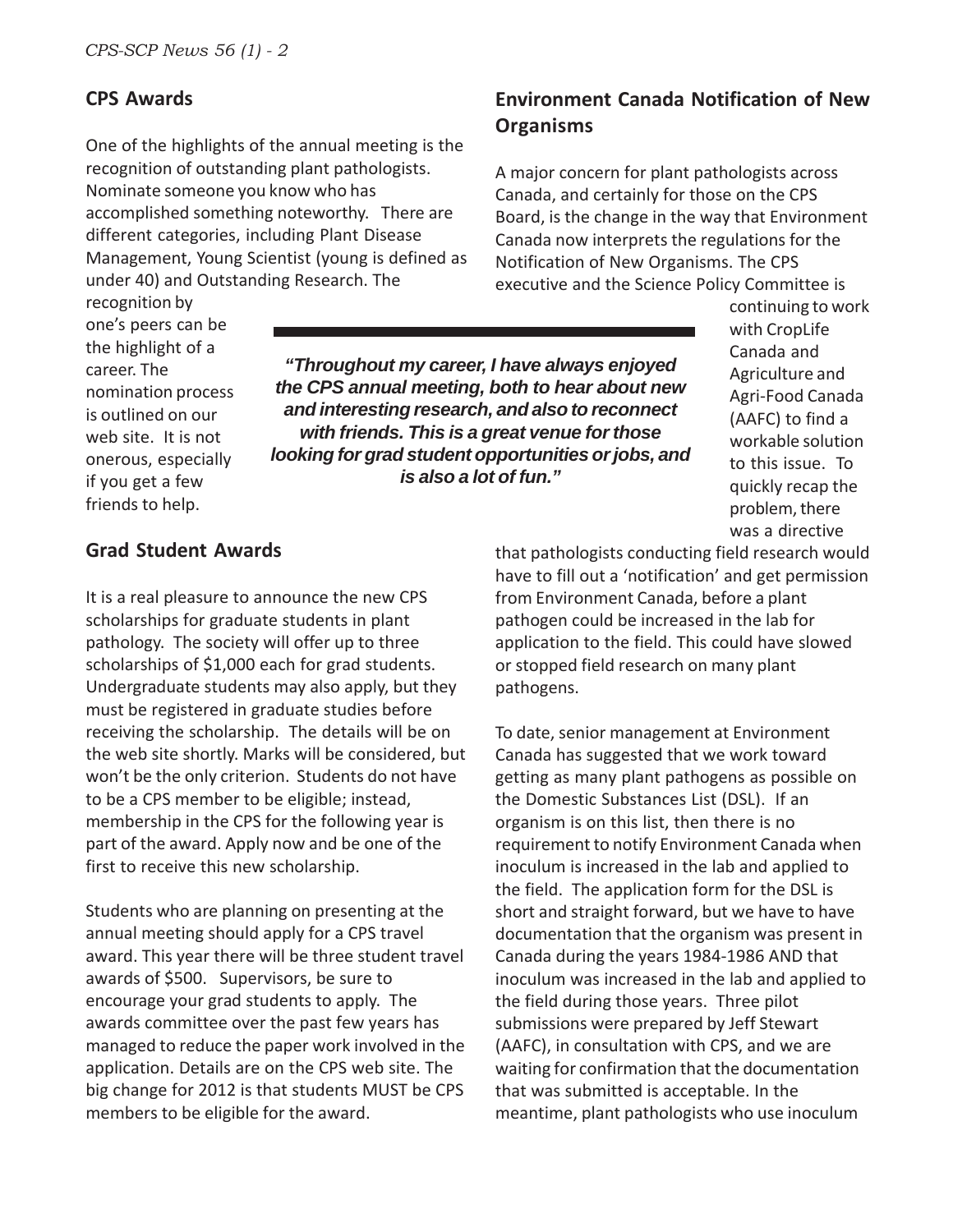in field trials should start combing the literature for reports and papers which show that inoculum was applied in the field during those target years.

What should be done for the 2012 season? Initial indications from Environment Canada are that we can continue to apply inoculum to the field this year, based on the cooperative efforts to date to address the concerns.

The CPS has been working with Pierre Petelle from CropLife Canada and recently, Jeff Stewart from AAFC. Both of have been extremely helpful and effective in dealing with this issue and working with us and Environment Canada. Jeff has just handed the file to Dr. Della Johnston, also with AAFC, and we look forward to cooperating with her as we all work toward resolving this issue. It is expected that the CPS will continue in an active role through a subcommittee within the Science Policy Committee. Look for further updates at the annual meeting, or before.

# **In closing**

In closing, I want to mention that the Board is beginning to review the new Strategic Plan, and is continuing to consider ways to increase membership and to provide value for current members. Have a good spring, and I look forward to seeing you in Niagara Falls.



# **Message de la Présidente**

# **Réunion annuelle 2012**

Dans plusieurs régions du pays, le temps a été chaud et il est maintenant temps de penser à la campagne sur le terrain qui frappe à nos portes ainsi qu'à la réunion annuelle de la Société canadienne de phytologie (SCP). Ken Conn et les autres membres du comité organisateur local ont trouvé un endroit ravissant aux abords de Niagara Falls, et toute la péninsule du Niagara sera superbe à la fin de juin. Plusieurs membres ontariens de la SCP peuvent s'y rendre en voiture, et je voudrais les encourager à emmener avec eux des étudiants de troisième cycle ainsi que des étudiants postdoctoraux.

Durant ma carrière, j'ai toujours apprécié les réunions annuelles de la SCP, autant pour entendre parler des recherches de pointe dans le domaine que pour renouer avec des amis. C'est un lieu de rendez-vous fantastique pour les étudiants de troisième cycle à l'affut de possibilités ou d'emplois, en plus d'être très amusant. Cette année, nous nous réunirons avec le Groupe de travail sur le virus de la sharka. Nous serons par conséquent plus nombreux, mais par contre nous aurons accès à des séances sur les virus. Inscrivez-vous dès maintenant et commencez à préparer des résumés que vous pourrez soumettre!

# **Prix de la SCP**

Un des points forts de la réunion annuelle est la reconnaissance de phytopathologistes exceptionnels. Proposez quelqu'un que vous connaissez et qui a accompli quelque chose de remarquable. Il y a différentes catégories, y compris Gestion des maladies des plantes, Jeune Scientifique (moins de 40 ans) et Recherche exceptionnelle. La reconnaissance de ses pairs peut couronner une carrière. Vous trouverez les explications relatives au processus de mise en candidature sur notre site Web. Ce n'est pas une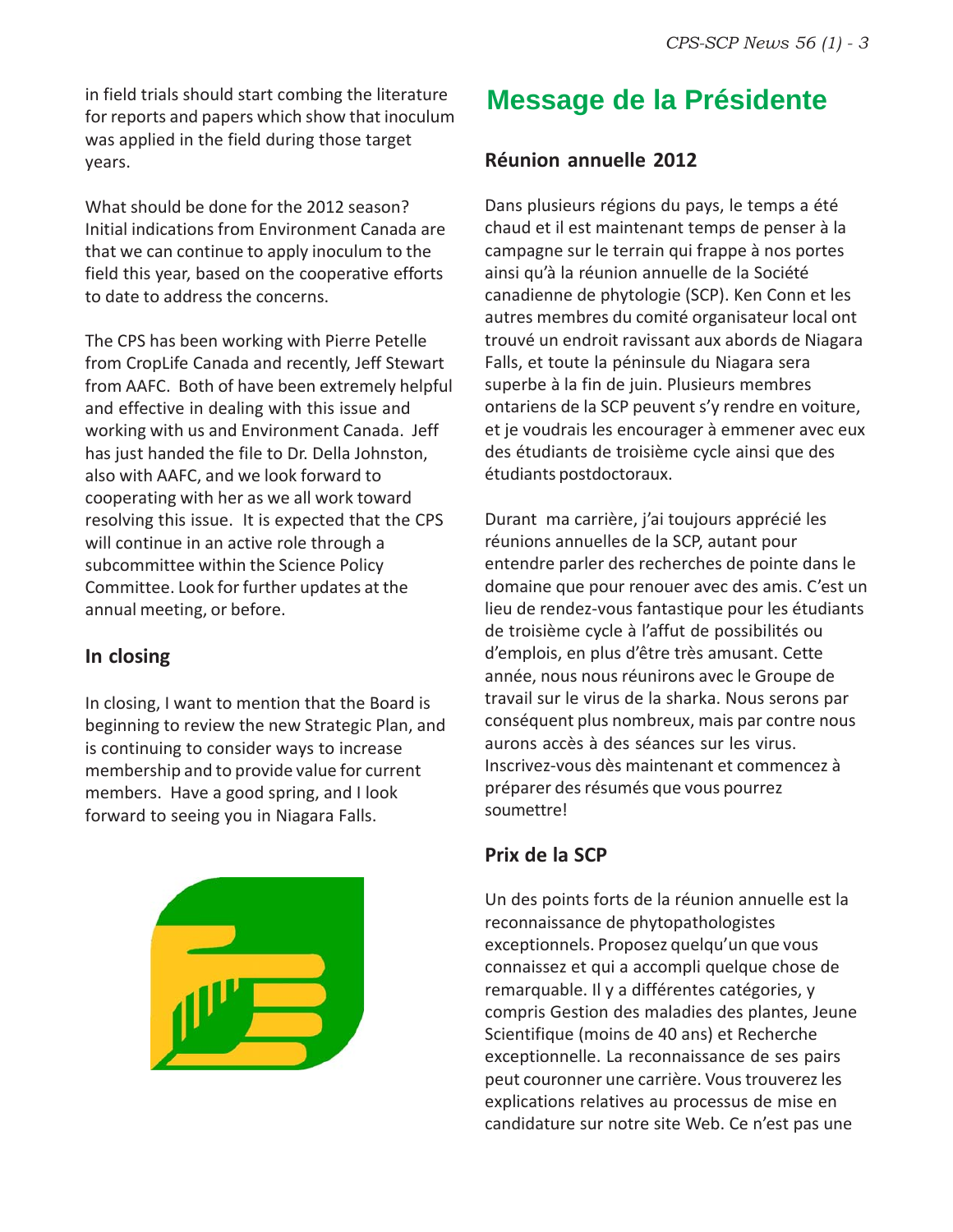tâche fastidieuse, particulièrement si vous le faites avec quelques amis.

# **Prix pour étudiants diplômés**

C'est un vrai plaisir de présenter les bourses de la SCP pour les étudiants diplômés en phytopathologie. La Société offrira jusqu'à trois bourses de 1 000 \$ chacune aux étudiants

# **Environnement Canada et les renseignements concernant les substances nouvelles**

Une des préoccupations majeures des phytopathologistes, et ce, d'un océan à l'autre, et particulièrement pour ceux siégeant au conseil de la SCP, est la nouvelle façon qu'a Environnement

> Canada (EC) d'interpréter les règlements relatifs aux renseignements concernant les substances nouvelles. Le conseil de direction de la SCP et le Comité de la politique

diplômés. Les étudiants du premier cycle peuvent aussi postuler, mais ils doivent être inscrits aux études supérieures avant de recevoir leur bourse. Vous trouverez

*"Durant ma carrière, j'ai toujours apprécié les réunions annuelles de la SCP, autant pour entendre parler des recherches de pointe dans le domaine que pour renouer avec des amis. C'est un lieu de rendez-vous fantastique pour les étudiants de troisième cycle à l'affut de possibilités ou d'emplois, en plus d'être très amusant."*

bientôt l'information pertinente sur notre site. Les notes seront prises en considération, mais elles ne seront pas le seul critère de sélection. Pour être admissibles, les étudiants ne doivent pas nécessairement être membres de la SCP. De fait, l'adhésion à la Société pour l'année suivante est incluse dans le prix. Inscrivez-vous maintenant et soyez parmi les premiers à recevoir cette nouvelle bourse!

Les étudiants qui envisagent de faire une présentation à la réunion annuelle devraient postuler pour l'obtention d'une bourse de voyage de la SCP. Cette année, nous accordons trois bourses de 500 \$. Vous, les directeurs, assurezvous d'encourager vos étudiants à s'inscrire. Au cours des dernières années, le comité des prix a réussi à réduire la paperasserie qui était associée à l'inscription. Vous trouverez tous les détails sur notre site Web. La nouveauté cette année est que, pour avoir droit à la bourse, les étudiants DOIVENT être membres de la SCP.

scientifique poursuit son travail avec CropLife Canada et Agriculture et Agroalimentaire Canada (AAC) afin de trouver une solution viable à ce problème. Brièvement, une directive a été émise voulant que les pathologistes qui font travaux de recherche au champ remplissent un formulaire de « déclaration » afin d'obtenir une permission d'EC avant qu'un phytopathogène soit multiplié en laboratoire pour, par la suite, être utilisé au champ. Ce *modus operandi* aurait pu ralentir, voire suspendre les recherches au champ sur plusieurs agents pathogènes.

À ce jour, la haute direction d'Environnement Canada a suggéré que nous nous efforcions d'inscrire le plus grand nombre possible de phytopathogènes sur la Liste intérieure des substances (LIS). Si un organisme figure sur cette liste, il n'y a aucune raison d'avertir EC lorsqu'un inoculum est multiplié en laboratoire puis appliqué au champ. Le formulaire de la LIS est court et simple à remplir, mais nous devons fournir la documentation relative à la présence de cet organisme au Canada de 1984 à 1986 ET que l'inoculum a été multiplié en laboratoire puis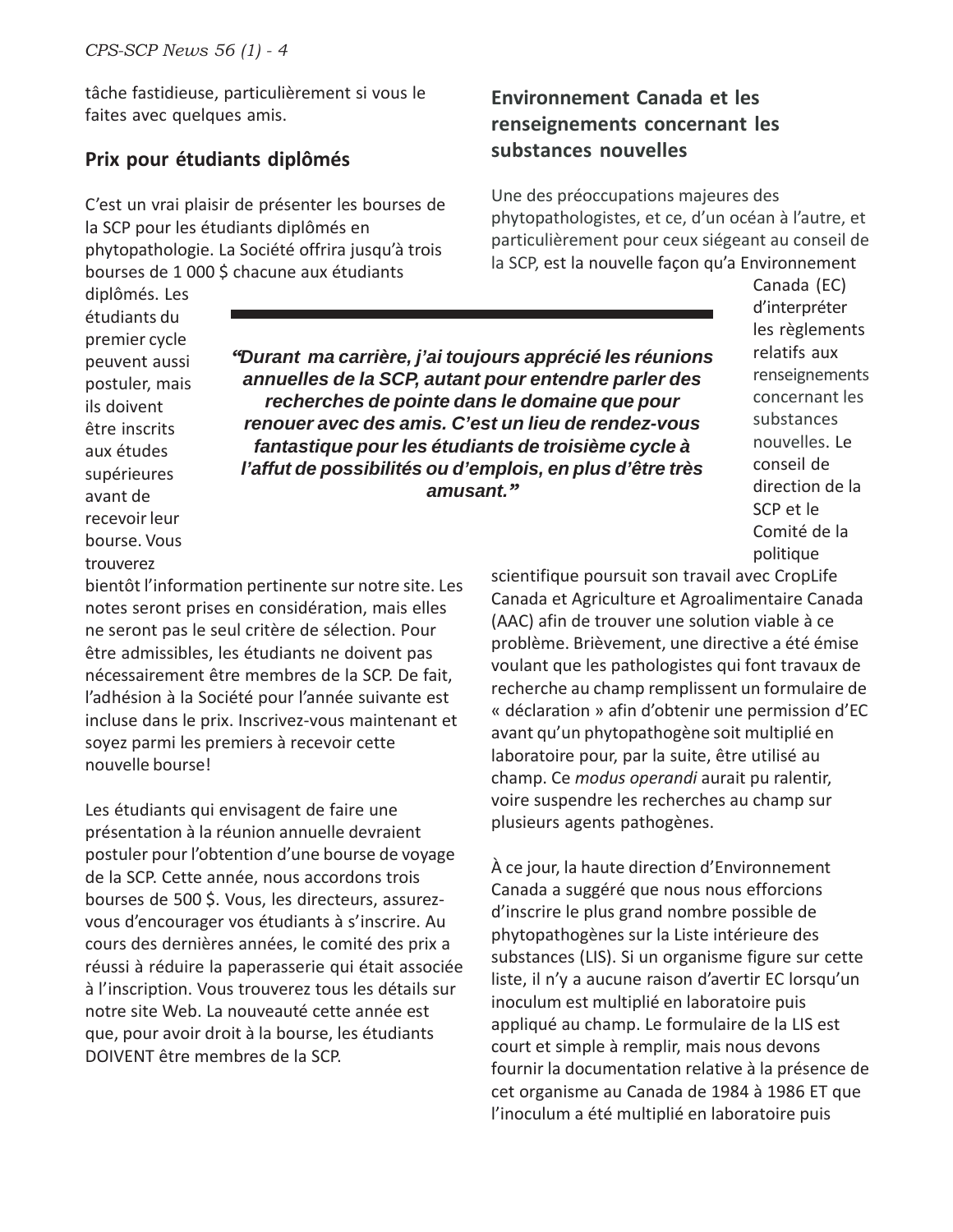appliqué au champ durant ces années. Jeff **Regional Meeting Reports** Stewart (AAC) a préparé trois soumissions pilotes de concert avec la SCP et nous attendons de savoir si la documentation soumise convient. Durant ce temps, les phytopathologistes qui utilisent des inoculums au cours d'essais sur le terrain devraient commencer à fouiller la littérature afin d'y trouver des rapports et des articles qui confirment leur utilisation au champ durant cette période.

Que devrions-nous faire durant la saison 2012? Selon ce qu'EC semble actuellement indiquer, nous pourrons continuer à utiliser les inoculums au champ cette année, ceci découlant des efforts réciproques consentis à ce jour pour s'attaquer aux préoccupations de chacun.

La SCP a travaillé avec Pierre Petelle de CropLife Canada et, récemment, avec Jeff Stewart d'AAC. Les deux ont été extrêmement obligeants et efficaces pour ce qui a été de traiter du problème et de travailler avec nous et EC. Jeff vient de transmettre le dossier à Della Johnston, d'AAC également, et c'est avec impatience que nous anticipons cette nouvelle coopération afin de résoudre, tous ensemble, ce problème. Nous prévoyons que la Société continuera à jouer un rôle actif au sein d'un sous-comité du Comité de la politique scientifique. Soyez à l'affût des futures mises à jour, à la réunion annuelle ou avant.

# **En terminant**

En terminant, je veux souligner que le conseil a entrepris la révision du nouveau Plan stratégique et continue à chercher de nouvelles façons d'augmenter le nombre d'adhérents et d'offrir des avantages aux membres actuels. Je vous souhaite un bon printemps et j'ai hâte de vous voir à Niagara Falls.



# **CPS British Columbia Regional Meeting Report 2011**

On October 19th, 2011, plant pathologists and students from government, universities and industry attended the regional meeting held at The Delta Grand Hotel and Conference Centre, Kelowna, BC. The meeting was organized and hosted by Dan. O'Gorman and his local arrangements committee members from the Agriculture and Agri-Food Canada's Pacific Agriculture Research Centre (AAFC-PARC) in Summerland, B.C. There were nine oral and four poster presentations on topics including fungi, nematodes, bacteria and viruses affecting grapes, berry crops, greenhouse vegetables and forestry. Vippen Joshi, Plant Diagnostic Pathologist from BC Ministry of Agriculture started the presentation session with an update on plant disease situation and trends in BC. Most of the oral presentations were from researchers working on various emerging plant disease issues in BC including soil- management practices to minimize nitrogen losses and reduce population densities of plant parasitic nematodes, resistance and tolerance in field-grown Douglas-fir families inoculated with *Armillaria ostoyae*, postharvest decay of greenhouse tomatoes caused by *Penicillium* species, blueberry fungal canker diseases, grapevine trunk diseases, powdery mildew and grapevine leaf roll associated virus.

The prize for the best student oral presentation was awarded to Anna DiCarlo, Department of Biological Sciences, Simon Fraser University, for her paper on "Epiphytic survival and pathogenicity of *Pseudomonas syringae* strains originating from blueberry plants". At the business meeting, Vippen Joshi accepted to step into the Regional Representative position as Janice Elmhirst had decided to step down. General topics of discussion included concern about steady decline in regional meeting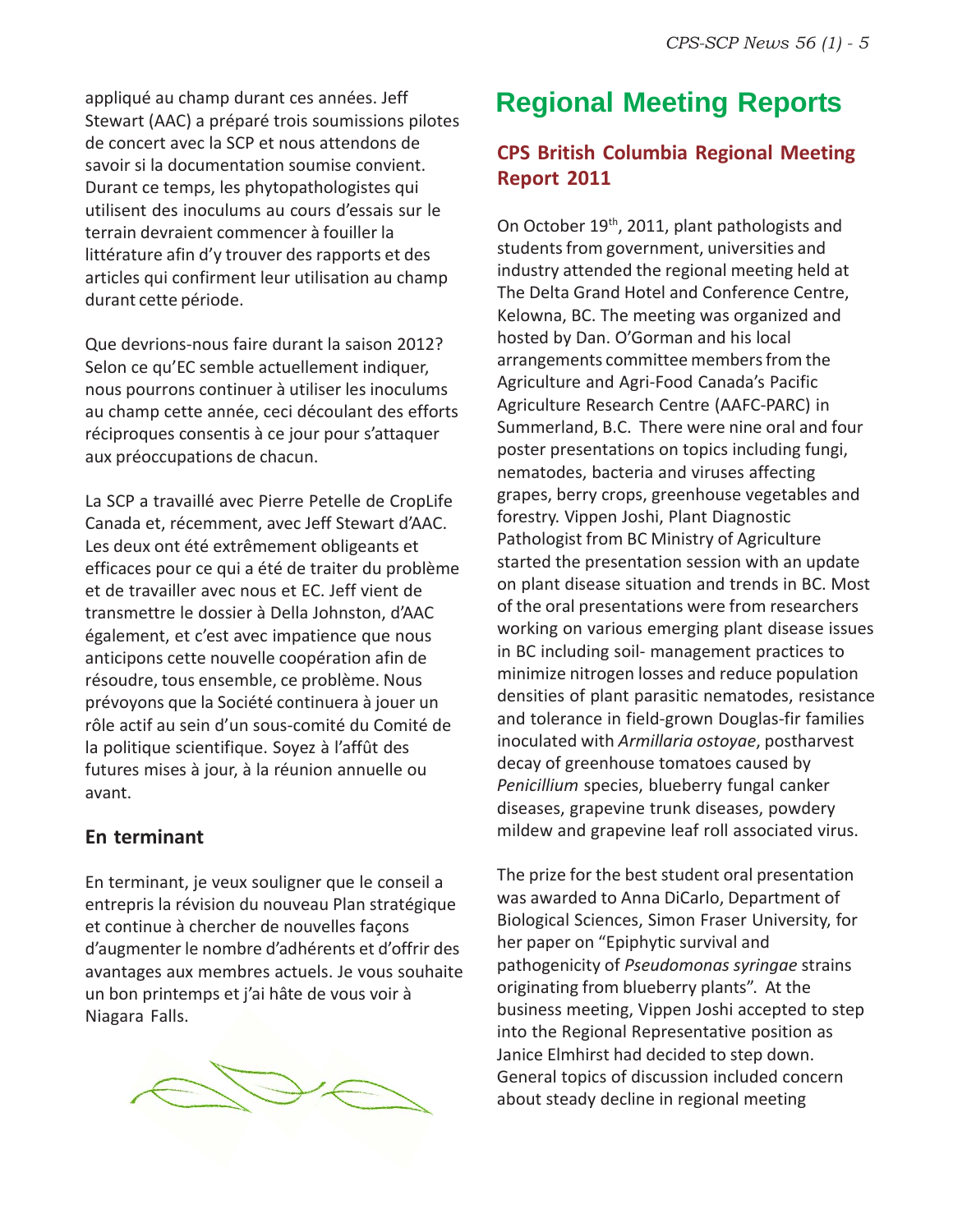attract more participants, hold training workshops and/or reduce meeting costs by holding meetings combined with other regional groups. The regional meeting for 2012 is planned to be held at the University of British Columbia. Further details will be shared with members soon. participation by graduate students, increasing number of retirees that are not replaced and lack of students being trained. Suggestions were made to choose special topics for meetings to

Mike Cruickshank presented treasurer's report on behalf of Rona Sturrock and reported a current balance of \$5446.78 in bank (not including the current meeting balance). Evening concluded with a very enjoyable banquet followed by a message from the CPS President, Mary Ruth McDonald, a CPS award presentation to Gayle Jesperson and a presentation from guest speaker – Dr. Norm Looney on "Horticulture for Development: Reflections on a Decade of International Advocacy".

Thanks to our hosts, presenters, and everyone else who contributed to making this a very enjoyable meeting. The BC group is looking forward to have another successful regional meeting in October 2012.

Respectfully submitted, Vippen Joshi CPS BC Regional Representative



# **2011 Manitoba CPS regional meeting minutes, December 8, 2011**

The 2011 Manitoba Regional Meeting of the Canadian Phytopathological Society was held on the 8<sup>th</sup> of December at the Cereal Research Centre, Agriculture and Agri-Food Canada in Winnipeg, Manitoba. Twenty people attended the event.

Registration started at 8:30 am, with coffee and donuts. Disease updates were presented starting at 9:00 am, by Dr. Brent McCallum, Dr. Jim Menzies, Dr. Taye Zegeye, Dr. Khalid Rashid, Dr. Debbie McLaren, Dr. Dilantha Fernando, Dr. Andy Tekauz, Mrs. Holly Derksen, and Dr. Vikram Bisht. These covered diseases of different cereals including stem, crown, and leaf rusts, smuts, Fusarium Head Blight, as well as diseases in sunflower, flax, canola, soybeans, corn, potatoes and other horticultural crops.

- There were four oral presentations and two posters. The oral presentations were as follows:
- B.T. DEMOZ, K. SOQUE, C. LIU, P. PARKS AND W.G. D. FERNANDO. **How much blackleg infection is there in canola seeds?** Department of Plant Science, University of Manitoba, Winnipeg, MB R3T 2N2.
- K. ALTAWEEL, A. BRÛLÉ-BABEL AND W.G.D FERNANDO. **Are wheat genes expressed differently when infected by** *Fusarium graminearum***?** Department of Plant Science, University of Manitoba, Winnipeg, MB, R3T 2N2
- K.Y. RASHID. **Updates on the downy mildew races in sunflower**. Cereal Research Centre, Agriculture and Agri-Food Canada, Morden Research Station, Unit 100 – 101 Route 100, Morden, MB, R6M 1Y5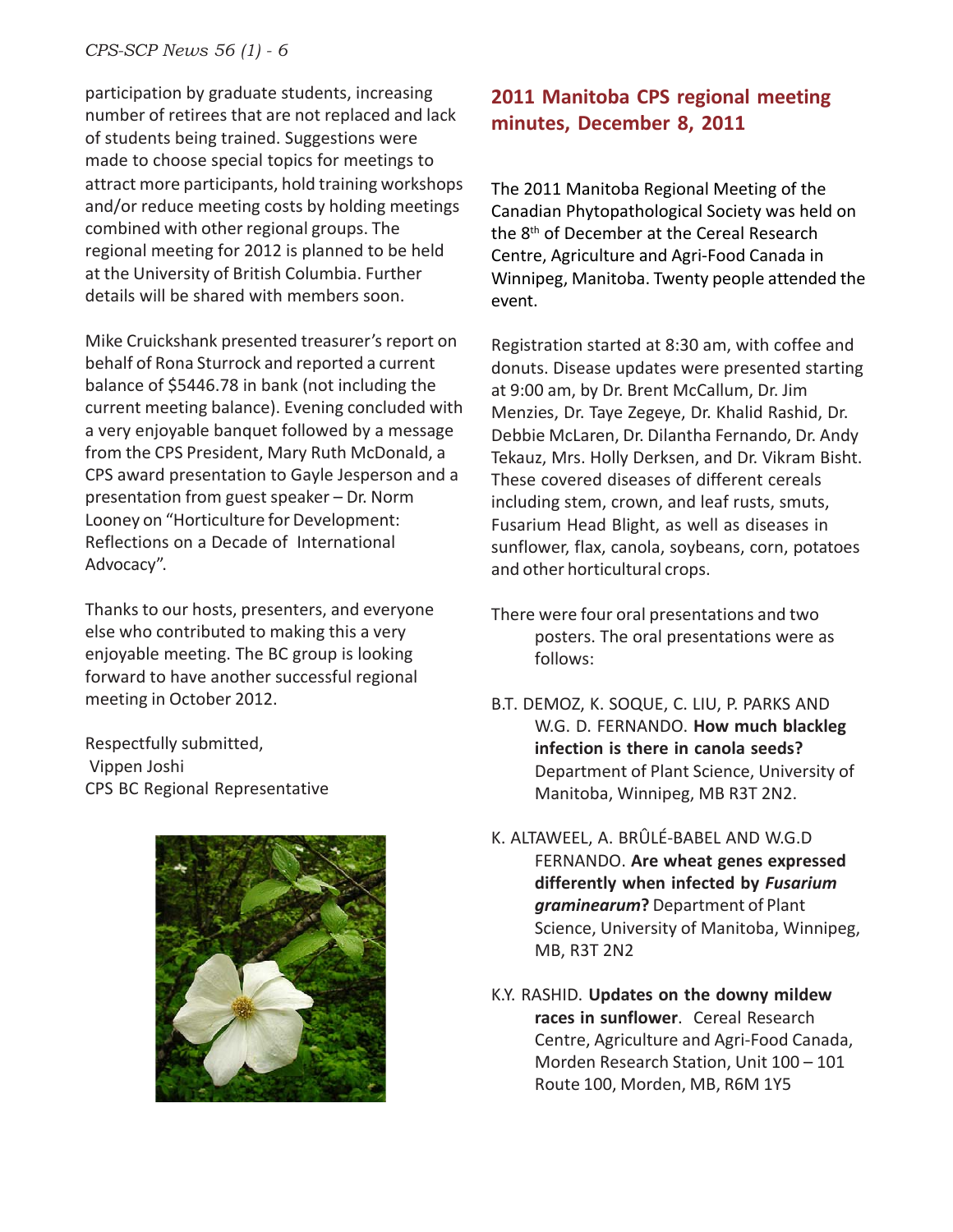V.S. BISHT<sup>1</sup>, T. GONSALVES<sup>1</sup> AND M. DESJARDINS<sup>2</sup>. **Management of sclerotinia rot of carrot using a biofungicide ContansTM and a** post-harvest treatment with Scholar<sup>™</sup>. 1 Manitoba Agriculture, Foods and Rural Initiatives, Crops Knowledge Center, 65-3rd Ave NE, Carman, MB, R0G 0J0, Canada; 2 Manitoba Agriculture, Foods and Rural Initiative, Crop Diagnostic Center, 204 - 545 University Crescent, Winnipeg, MB R3T 5S6

# **Business meeting**

Dr. Daayf gave an update on the changes to the CPS-Manitoba regional website. This was followed by a discussion among the members of items that are appropriate to be added to the webpage. Dr. Daayf informed the members about the financial condition of the Manitoba regional section. The next item was for the members to discuss the possibility of continuing to sponsor one or two foreign scientists. The Manitoba regional section has been sponsoring foreign scientists for many years by buying them a regular membership to the CPS, including a subscription to the Canadian Journal of Plant Pathology. This year, a nomination was received from Dr. Dilantha Fernando to sponsor a scientist from Sri Lanka. Afterwards, Dr. Daayf presented a short update on the ongoing discussions with Environment Canada regarding the pathogens on the DSL list, and ways to reduce the current application paperwork loads. The last item on the agenda was a proposal by Dr. Debbie McLaren to host the next regional meeting in Brandon in 2012. A motion was followed by a vote that was in favor of the proposal. As such, next year's Manitoba-CPS regional meeting will be held in Brandon.

After thanking Mr. Lorne Adam for taking care of the registration, coffee, donuts, and bringing lunch onsite, and Dr. Jim Menzies for booking the room and the audiovisual equipment, the meeting was adjourned at 2:15 pm.

Respectfully submitted, Dr. Fouad Daayf CPS MB Regional Representative

# **Awards**

# **2011 CPS-SCP Education Award Recipient**

The 2011 Education Award of the Canadian Phytopathological Society was awarded to Ms. Kelly Schaefer, Outreach Coordinator, at the Annual Meeting of the Canadian Chestnut Council on the 22<sup>nd</sup> of October, 2011, at the Tim Horton Onondaga Farms, St. George, Ontario. Kelly received this award for the video she produced entitled "A Legend in Crisis", which outlines the Canadian perspective on the demise of the American chestnut tree following the introduction of chestnut blight (caused by *Cryponectria parasitica*) to North America in the early 1900s. This epidemic resulted in this once prominent deciduous tree in southwestern Ontario declining to its current status to that of an Endangered Species, which several professional and volunteer organizations are currently working to protect.

This video was considered an excellent example of a contribution by a group that contributes to the development of teaching resources that can be used by instructors in public schools or universities to illustrate and/or encourage the importance and (or) principles of plant pathology and related topic areas. The video can be viewed through a link from the homepage of the Canadian Chestnut Council at http:// www.canadianchestnutcouncil.org/ . Additional individuals and organizations that helped with the production of this video are credited in the video. The CPS Education Award is an annual award initiated in 2011, and includes such resources as videos, websites, software, experimental designs, new texts, posters, etc., that depicts plant pathology and related topics from an educational perspective. This is an open competition and all members of the public and CPS are eligible, including school students. The 2012 competition is coming soon – so please consider and encourage related proposals for the next award. More information is available at http:// phytopath.ca/awards.shtml .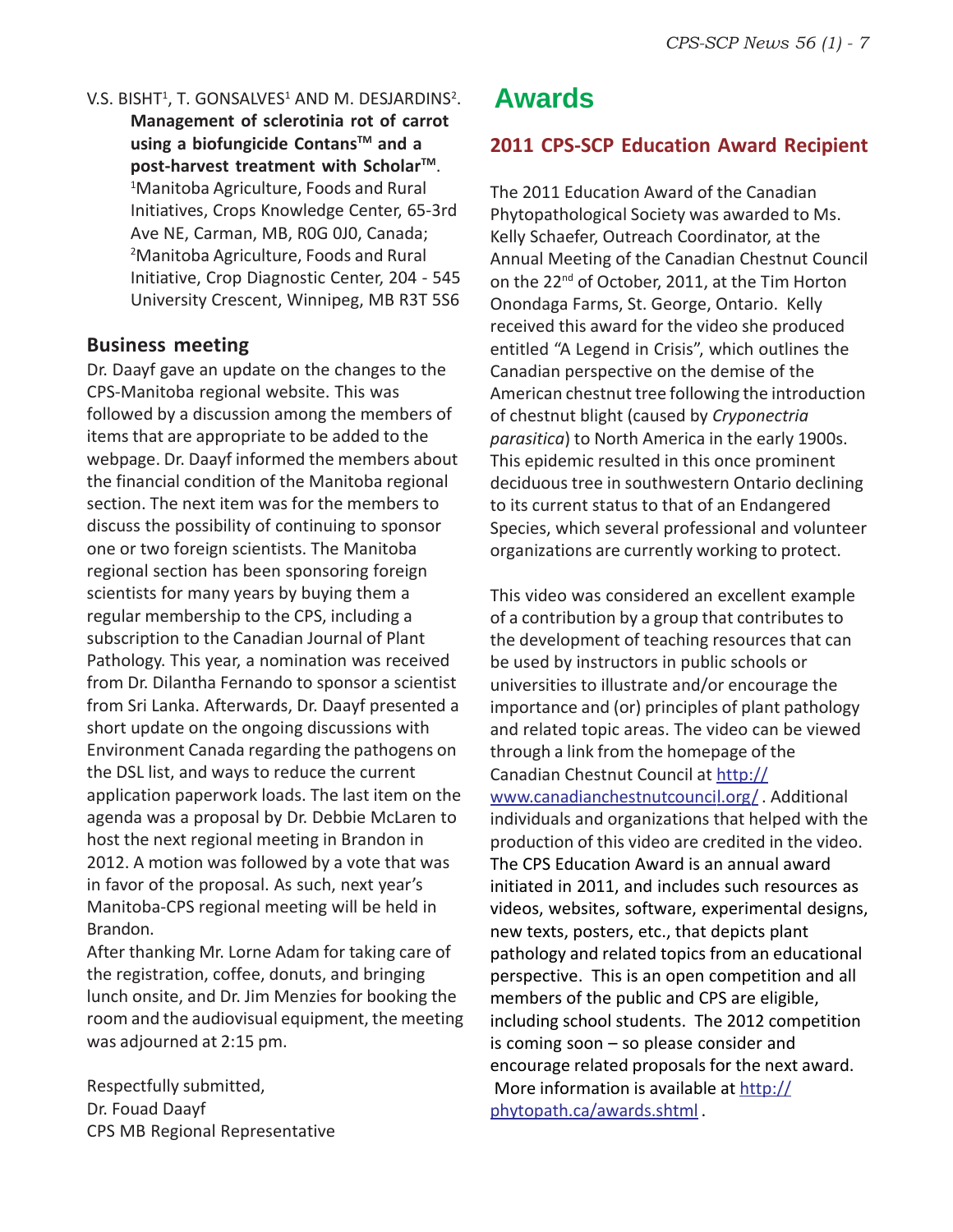#### **2011 CPS Education Award Recipient**



Kelly Schafer, Outreach Coordinator for the Canadian Chestnut Council (CCC) receives the Education Award from Greg Boland, Past President of CPS (right) with George Collin, Chair of the Outreach Committee of CCC (left).

# **Announcements**

# **Canadian Phytopathological Society (CPS) Awards Nominations due by May 11, 2012**

Please take time to consider and discuss with your CPS colleagues worthy candidates for the awards listed below. Awards will be presented at the Canadian Phytopathological Society 2012 Annual Meeting in Niagara Falls, Ontario, June 24-27, 2012. Nominations can be sent to Odile

Carisse, CPS Awards Committee Chair, at odile.carisse@agr.gc.ca

There are several types of awards sponsored by CPS. These Awards represent an important means of acknowledging the contributions of our members to our society, to the science of plant pathology and to the community in which we live.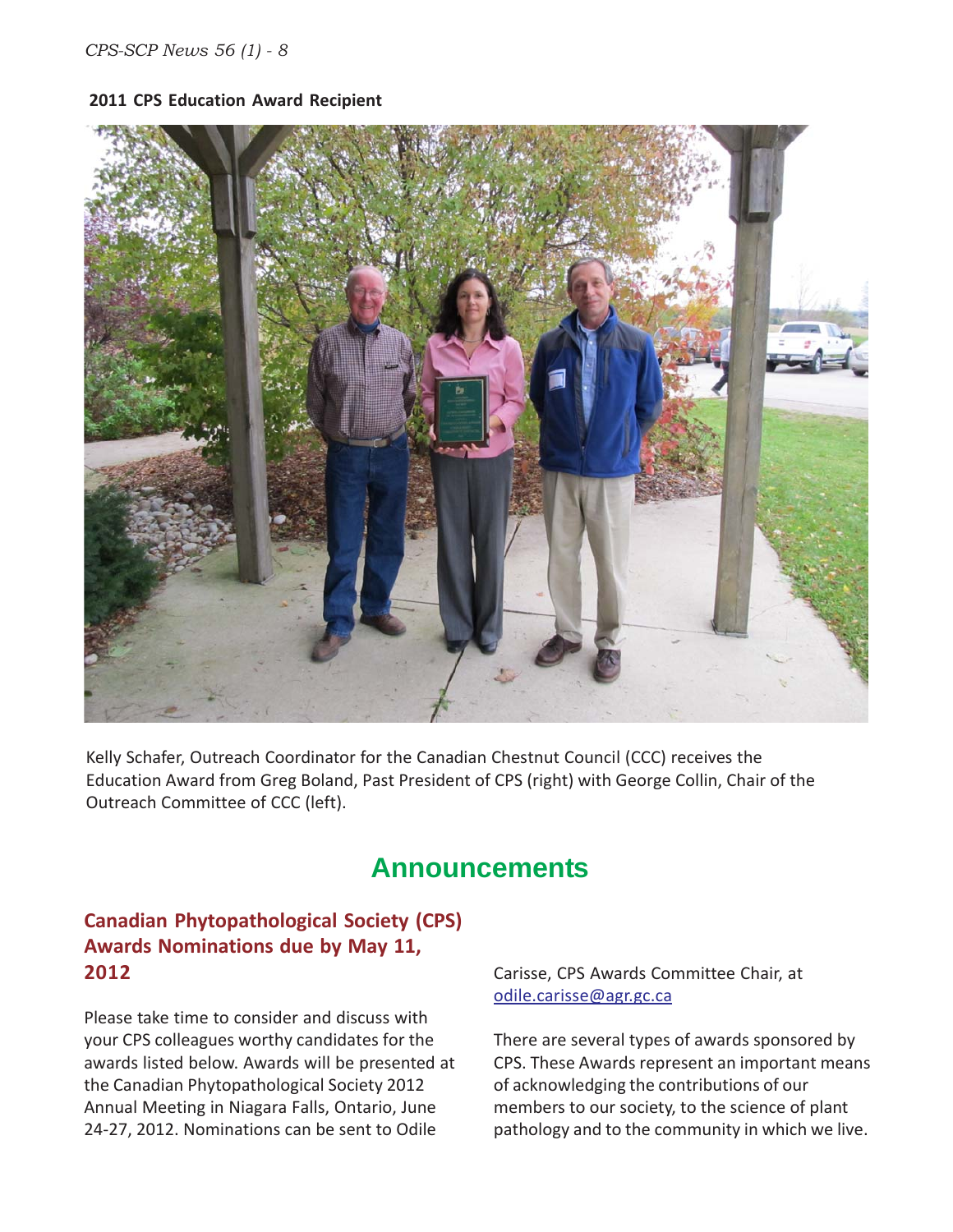# **1. Honorary Member**

The nominee can be any person who has rendered eminent service to plant pathology and shall normally not be a member of the Society.

# **2. Fellow**

Nominees shall be regular members of the Society who have rendered outstanding service to the Society and to the profession of plant pathology.

# **3. Award for Outstanding Research**

This award is intended to recognize outstanding research in plant pathology in Canada. As the Society's most prestigious award, consideration is given to research involving new concepts, the discovery of new phenomena, or principles in plant pathology or novel application of existing principles.

# **4. Outstanding Young Scientist Award**

The award is intended to recognize the contribution of a junior scientist, judged to have had a major impact on plant pathology in Canada.

# **5. Graduate Student Travel Awards**

The purpose of these awards is to provide reimbursement to selected graduate students to attend the Annual Meeting of the CPS. A total of three travel awards are available annually, each valued at \$500 per student. Two of the travel awards are sponsored by the CPS and are known as the "CPS Graduate Student Travel Awards". An additional award, called the "T and F Student Travel Award" is sponsored by the publisher of the *Canadian Journal of Plant Pathology*, Taylor and Francis. Students need to submit only one application to be considered for both the T and F Student Travel Award and the CPS Graduate Student Travel Awards.

# **6. Graduate Student Scholarships**

Three student scholarships of \$1,000 each, plus a student membership in the Canadian Phytopathological Society, are available annually for students studying plant pathology in Canada.

The scholarships are available to undergraduate, MSc and PhD students studying at a postsecondary institution in Canada.

# **7. Achievements in Plant Disease Management**

The award is intended to recognize the contributions by industry, or not-for-profit agencies, for innovative research, development of products and technologies, and/or transfer of information for the benefit of disease management in Canada.

# **8. CPS Education Award**

An award to recognize the contributions by individuals or groups for the development of teaching resources that can be used by instructors in public schools or universities to illustrate and/or encourage the importance and (or) principles of plant pathology and related topic areas. Suitable resources could include, but are not limited to, videos, websites, software, experimental designs, new texts, posters depicting either educational material or specific scientific projects, or any articles of educational interest. Where possible, all resources should be designed to be made available through the CPS website or are publicly available. All members of the public and CPS are eligible, including school students.

A full description of each award, criteria and guidelines on nominating a colleague for a CPS Award or for students to apply for the Graduate Student Travel Award or Graduate Student Scholarships can be found on the CPS Website at http://www.cps-scp.ca/awards.htm

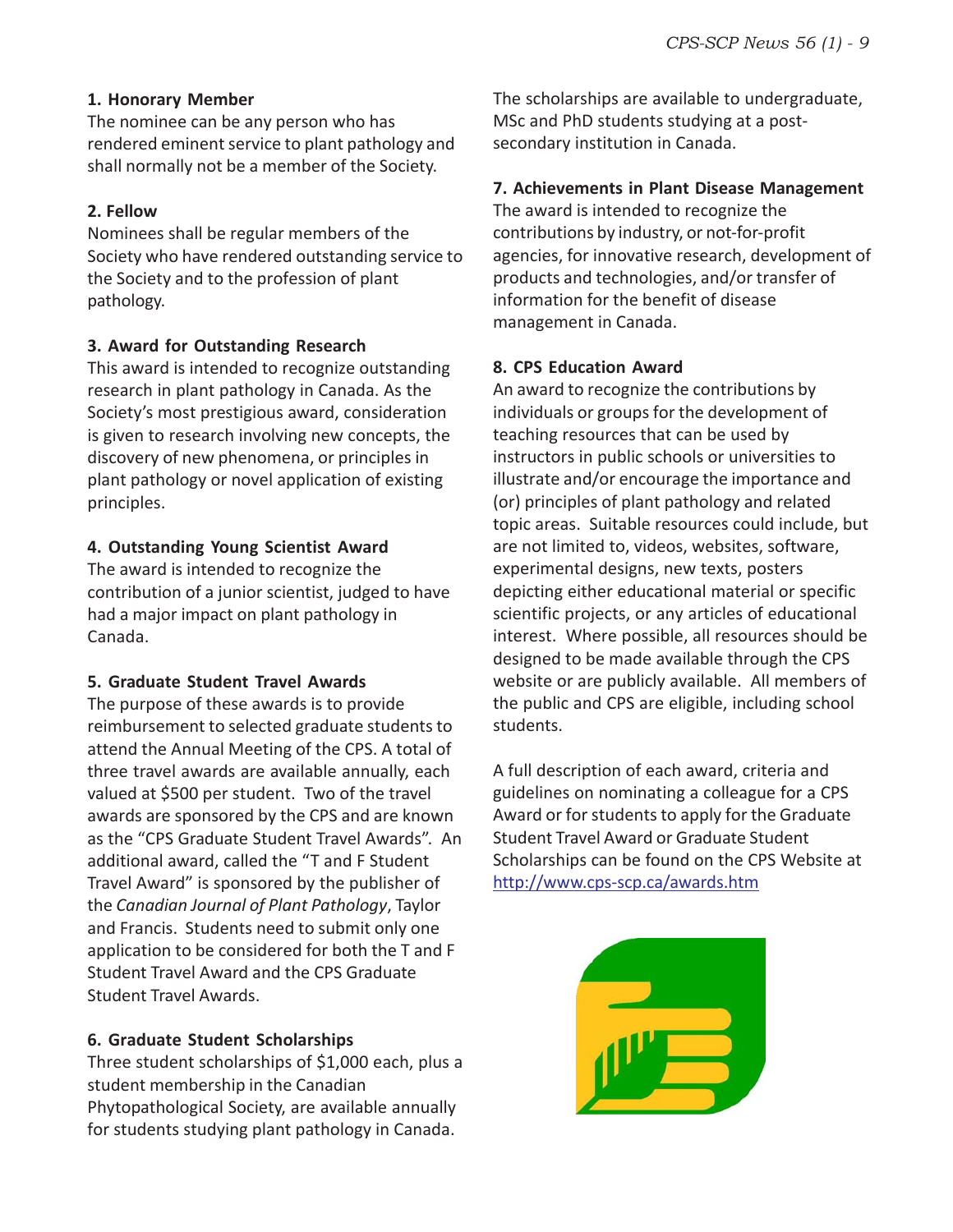# **CPS needs your support by renewing your membership:**

Thanks and sincerely much appreciation for the 306 members who renewed their memberships so far. The membership stands, as of March 6, 2012, at 221 Regular, 51 Emeritus, 20 Student, and 14 Sustaining Associate members.

For the 140 members in the year 2011 and previous years who have not renewed their memberships, please consider this gentle reminder to renew your membership for the year



2012 before services from the Society are interrupted, including access to the Canadian Journal of Plant Pathology (CJPP) and CPS-SCP Newsletter, and other services. Please go to the CPS website www.cps-scp.ca and renew your membership electronically and pay your dues on-

line, or fill in the renewal form and send it back to me by e-mail, fax, or letter mail.

Also, a special request to all University Professors - please encourage your graduate students to apply for membership in the Society so they may receive the benefits of applying for travel awards, publishing in the CJPP, and attending the annual meeting at Niagra Falls on June 24-27, 2012.

Sincerely,

Khalid Y. Rashid CPS-SCP Membership Secretary Tel: (204)822-7220 Fax: (204)822-7243 e-mail: Khalid.Rashid@agr.gc.ca

# **Make new friends, but keep the old...**

by Tom Hsiang, Website Editor

The transition from the old web host service is complete now, and both the new domain name, phytopath.ca and the old domain name cpsscp.ca point to the same site. The new hosting service is HostPapa, which allows much greater control over the management of the website without needing their technicians to make changes (at high hourly rates), such as creating new users. All Regional Representatives (see list in the Newsletter Volume 55 No. 4) now have user access to their own portion of the website, where they can post announcements and make changes on their own.

Following from the survey of users in 2011, some changes have been made to the website such as the Online Membership Renewal process with direct payment to PayPal, and placement of a link to employment opportunities on the main CPS webpage. If you have comments or suggestions, please e-mail me at thsiang@uoguelph.ca

# **Joint meeting of CPS-Saskatchewan and the Plant Pathology Society of Alberta (PPSA)**

The CPS-Sask regional group and the PPSA are excited to announce their upcoming joint meeting in the border city of Lloydminster. The meeting will be held from **November 5-7 2012** at the Best Western Wayside Inn. In addition to sharing our research progress, the meeting will also consist of a workshop of special interest to industry, technical staff and extension. Please mark your calendar and plan to join us in Lloydminster!

Respectfully submitted, Cheryl Armstrong-Cho CPS-Sask Regional Representative Cheryl.cho@usask.ca Tel: (306)966-1956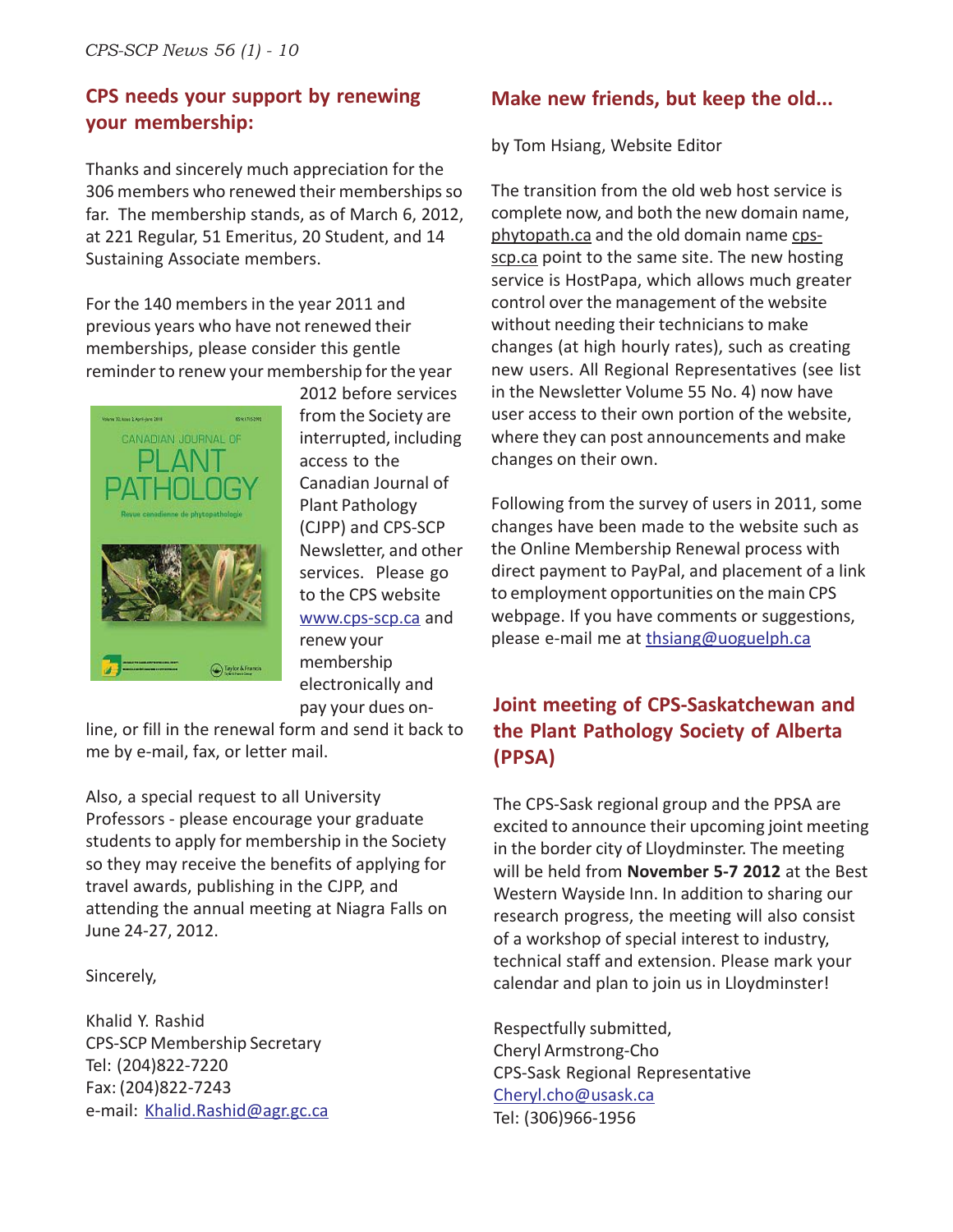# **Canadian Phytopathological Society/International Plum Pox Virus Joint Meeting**

#### Hello CPS members,

You are invited to attend the 2012 Canadian Phytopathological Society (CPS) meeting in Niagara Falls. This is going to be a joint meeting with the International Plum Pox Virus (PPV) group. The Canadian Forum for Biological Control group is also participating in this meeting. It is going to be an interesting and diverse program. The meeting facilities and guest rooms at the hotel are superb. Some of the details of the meeting are provided below. Watch for updates and more details on the CPS website (http://phytopath.ca/ index.shtml) soon. Hope to see you there.

**Location:** Niagara Falls, Ontario, Canada

**Date:** June 24-27, 2012

# **Preliminary meeting schedule overview:**

*Sunday evening:* reception

*Monday morning:* PPV symposium (organizer: PPV working group)

*Monday afternoon:* concurrent CPS/PPV sessions

*Tuesday morning:* concurrent Biocontrol symposium (organizer: Canadian Forum for Biological Control)/PPV sessions

**Tuesday afternoon: concurrent CPS/PPV** sessions

**Tuesday evening:** banquet

*Wednesday:* concurrent CPS/PPV sessions (note: PPV and CPS sessions will likely extend to the afternoon in addition to the morning)

**Hotel:** Marriott Gateway On The Falls (http:// www.marriottgatewayonthefalls.com/) Room rates for meeting (based on single or double occupancy):

 \$139 plus taxes per night (Fallsview room) \$125 plus taxes per night (Cityview room) A block of rooms are being held at these prices for this meeting until May 23, 2012. Contact hotel directly to book rooms (see CPS website for details).

Parking – \$10 per car per day Internet – \$12.95 per room per stay



#### **Travel between airports and hotel:**

e.g. Niagara Airbus (www.niagaraairbus.com) – Delegates can get discounted round trip shuttle bus service between Toronto Pearson (\$74.88 plus taxes) or Buffalo International (\$70 plus taxes) airports and the hotel.

Contact Niagara Airbus directly to book shuttle bus (see CPS website for details).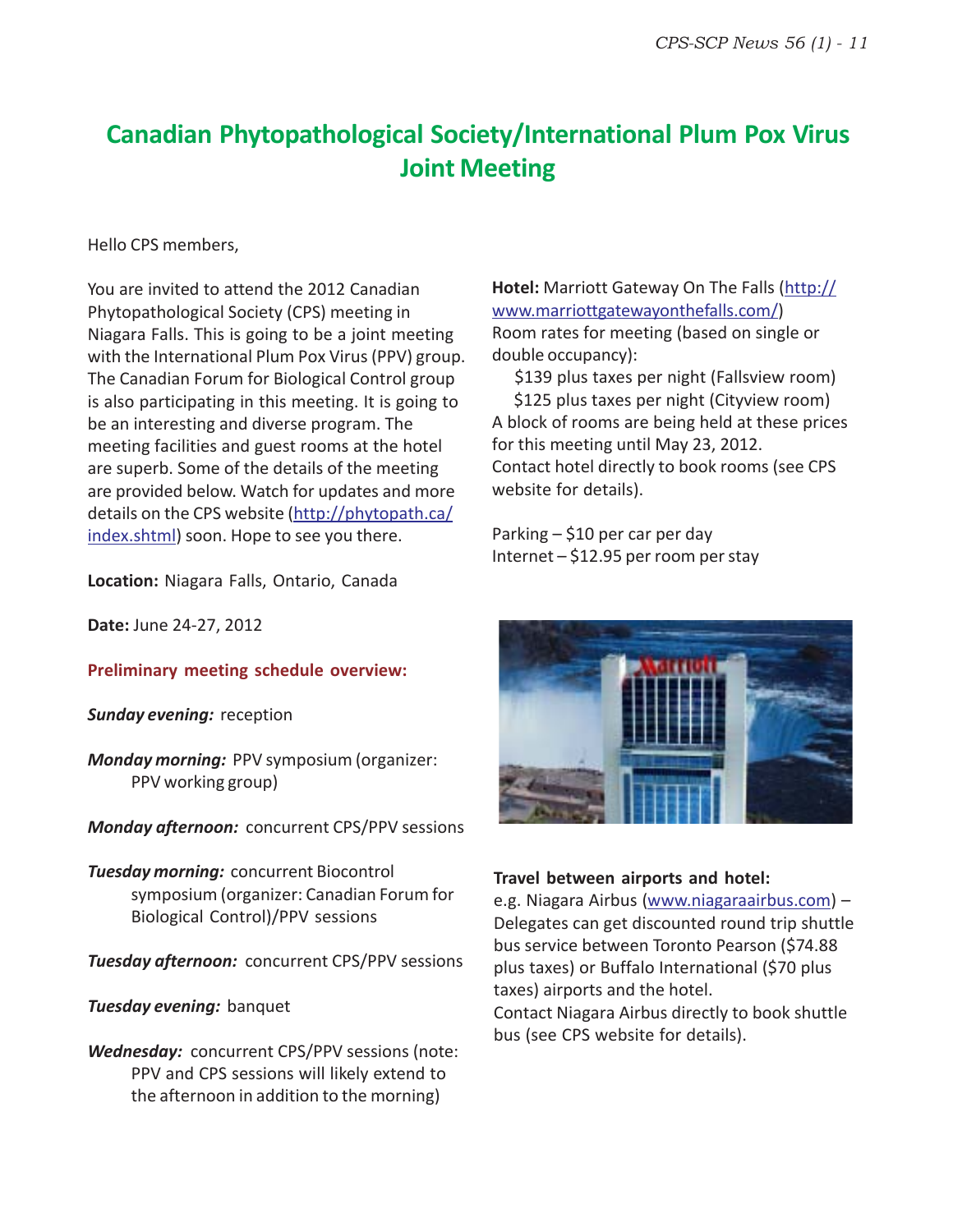*CPS-SCP News 56 (1) - 12*

#### **Registration:**

Registration will be online at the CPS website. To register, go to http://www.phytopath.ca/regional/ west-ontario/CPS-PPV%202012.htm

3-day regular (\$425, \$475 for late registration (after May 23)) - Includes reception (Sunday evening June 24), banquet (Tuesday evening June 26), and coffee breaks, breakfast, and lunch for Monday, Tuesday, and Wednesday (June 25-27)

3-day student (\$325, \$375 for late registration (after May 23)) - Includes everything listed above plus a student social on Monday evening (June 25)

1-day (\$150) - Includes coffee breaks, breakfast, and lunch for Monday, Tuesday, or Wednesday (June 25, 26, or 27)

Extra reception ticket (\$65)

Extra banquet ticket (\$80)

#### **Abstracts:**

Deadline for submission of abstracts is May 23. There is a \$35 fee for publication of abstracts in the Canadian Journal of Plant Pathology. Abstract fees can be paid at the same time as registration fees on the CPS website. Go to http:// www.phytopath.ca/regional/west-ontario/CPS-PPV%202012.htm

Email abstracts to cps-scp-abstract@agr.gc.ca. Format of abstracts must follow that for CJPP. Underline speaker's name, indicate whether the presentation is oral or poster, and indicate if it is a student presentation.

For further information contact Kenneth Conn (Chair of Local Arrangement Committee). Phone: 519-457-1470 ext. 285 Email: ken.conn@agr.gc.ca





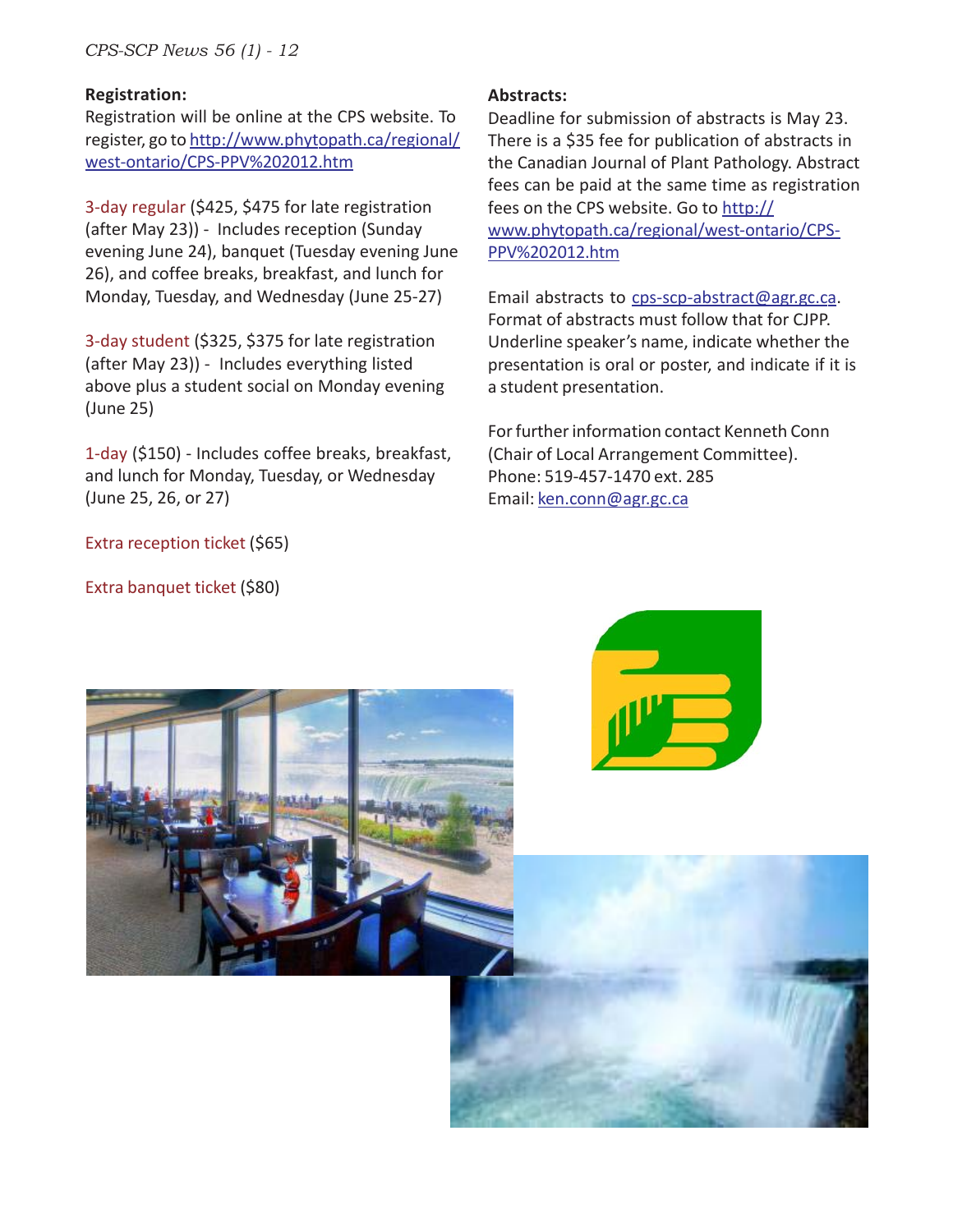# The XVII<sup>th</sup> Biennial Workshop on the Smuts and Bunts to be held in Shenzhen, **Guangdong, China from July 9-13, 2012**

The aim of this workshop is to promote scientific exchange, enhance research capacity and cooperation on smuts and bunts around the world, and discuss regulatory issues. The workshop will focus on biology, genetics, classification, risk analysis, technology of identification and detection, quarantine treatment and quarantine managements. This international workshop will provide a platform for exchange and sharing of knowledge, experience and research findings on smuts and bunts. Chinese Academy of Inspection and

Quarantine, Mycological Society of China will host this meeting.

For more information, contact:

Dr. Wu Pinshan Chinese Academy of Inspection and Quarantine Huixinli 241, Chaoyang District, Beijing, 100029, China Phone: (86 10) 64912749/ (86) 13671391788 (FAX): (86 10)64912743 Email: smut2012@163.com

# **ISAA 2013 - Adjuvants: sustainably growing Agrochemicals**

It is a great pleasure for us to invite you to attend and contribute to the next event of the International Symposium on Adjuvants for Agrochemicals (ISAA 2013), that will take place at April 22-26, 2013.

 For the first time in Brazil, this 10th edition will gather again colleagues not only from the hosting country but also from all over the world to discuss the newest technologies and share experiences on Adjuvants for Agrochemicals. The ISAA 2013 program will cover both scientific and commercial topics. Besides that, you will have a great opportunity to visit one of the greatest landscapes of this tropical country - the Iguaçu Falls!

Come and join us to make this event a huge success.

# **Objectives**

ISAA 2013 technical focus will be on all aspects of adjuvants, from pesticide and target interactions to application efficacy and new opportunities. A special focus will be given to *sustainability* within the adjuvants and its use.

This Brazilian edition will also discuss local technical interests on adjuvants as well as relevant aspects for this Agrobusiness market.

# **Main topics:**

• To identify progress in the understanding of the mode of action of adjuvants when combined with agrochemicals (pesticides, plant growth regulators, nutrients) and biological control agents.



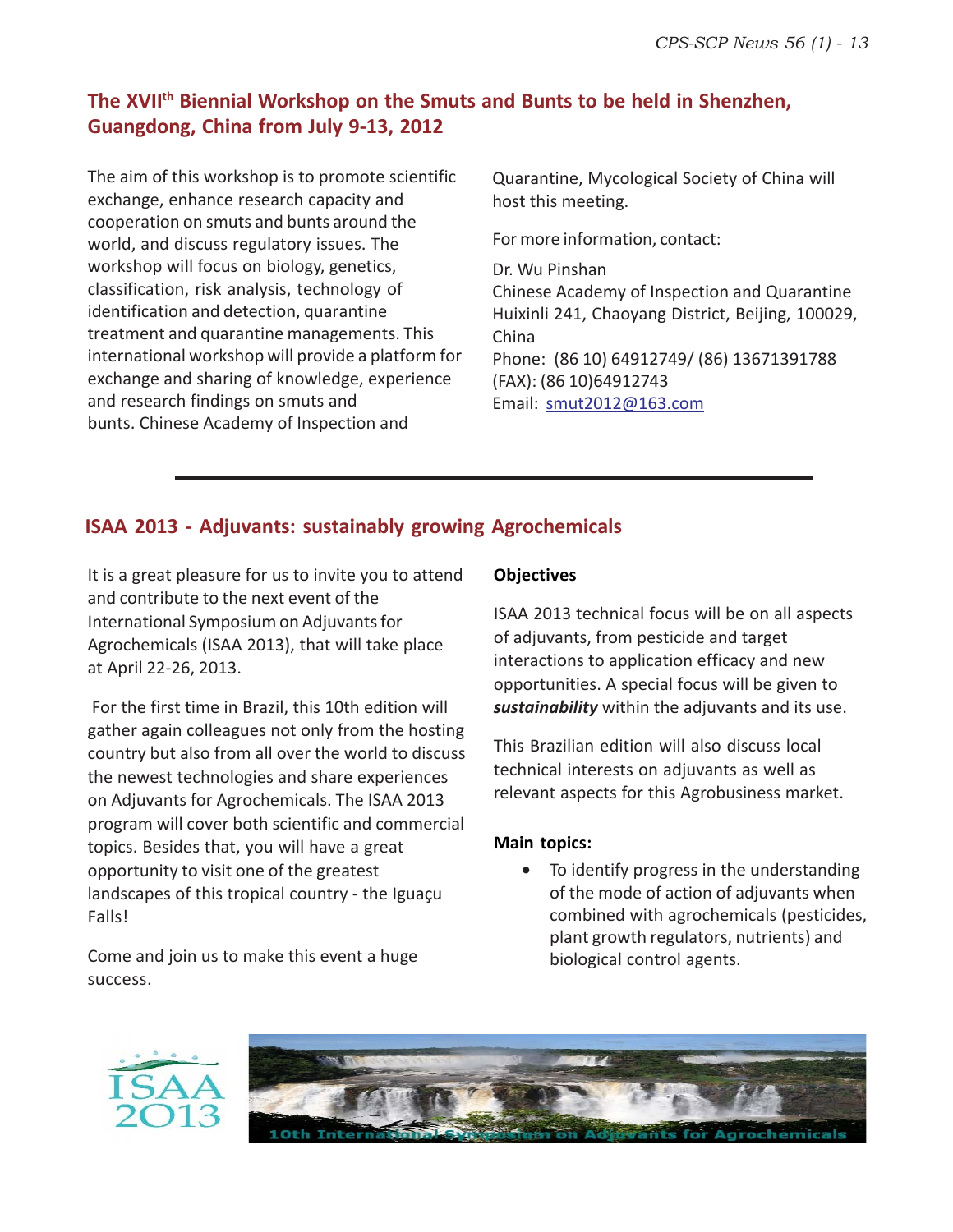- To cover the distinct subject of adjuvant use as component of crop protection products or as tank mix partner or as stand alone product for other purposes.
- To stimulate discussion among those involved in adjuvant research and development, application and regulatory issues.
- To establish new opportunities for international co-operation between scientists and users in a time of globally expanding agriculture.
- To spot trends in adjuvant research, development and application.
- To support the proper use of adjuvants by knowing the key features and benefits.
- To identify factors that may restrict the utilization of adjuvant technology.
- To offer a platform for adjuvant suppliers and agrochemical/-technical companies to exhibit new products or technologies.

# **ISAA 2013 symposium details:**

Title**: ISAA 2013 - 10th International Symposium on Adjuvants for Agrochemicals** Hyperlink: http://events.isaa-online.org Dates: **April 22 - 26, 2013** Organizer: **International Society for Agrochemical Adjuvants (ISAA Society)** Country: **Brazil** City: **Foz do Iguaçu**





# **INTERNATIONAL NEWSLETTER ON PLANT PATHOLOGY**

News and announcements from all on any aspect of Plant Pathology are invited for the Newsletter. Contributions from the ISPP Executive, Council and Subject Matter Committees, Associated Societies and Supporting Organizations are requested.

**Editor: Brian J Deverall** e-mail: ispp.nl.editor@isspweb.org

Members of Associated Societies of ISPP can receive e-mail notification of Newsletter updates by joining the ISPP mail list.

# http://www.isppweb.org/newsletter.asp

# **ISPP NEWSLETTER 42 (1) January 2012**

In this issue:

- · Digital Diagnostics: Revolutionising Plant Pest and Disease Diagnostics
- · Flooding situation in Kasetsart University, Thailand (October-November 2011)
- · Three New Journals Covering Aspects of Food Security
- Bill Gates meets Banana Developers in Australia
- · Is it Feasible to use Mycoherbicides for the Control of Illicit Drug Crops?
- · A LUCID Driven Tool for Diagnosing Citrus Diseases
- Detection of Multiple Verticillium Species in Soil -New Method
- · Plant Biosecurity Cooperative Research Centre
- · Conservation Agriculture: A Solution to Soil Degradation and Soil-Borne Diseases?
- · Special Issue of *Phytopathologia Mediterranea* on Grapevine Trunk Diseases
- · Integrated Pest Management for Apples and Pears
- · The Australian Export Grains Innovation Centre
- **Acknowledgements**
- · Coming events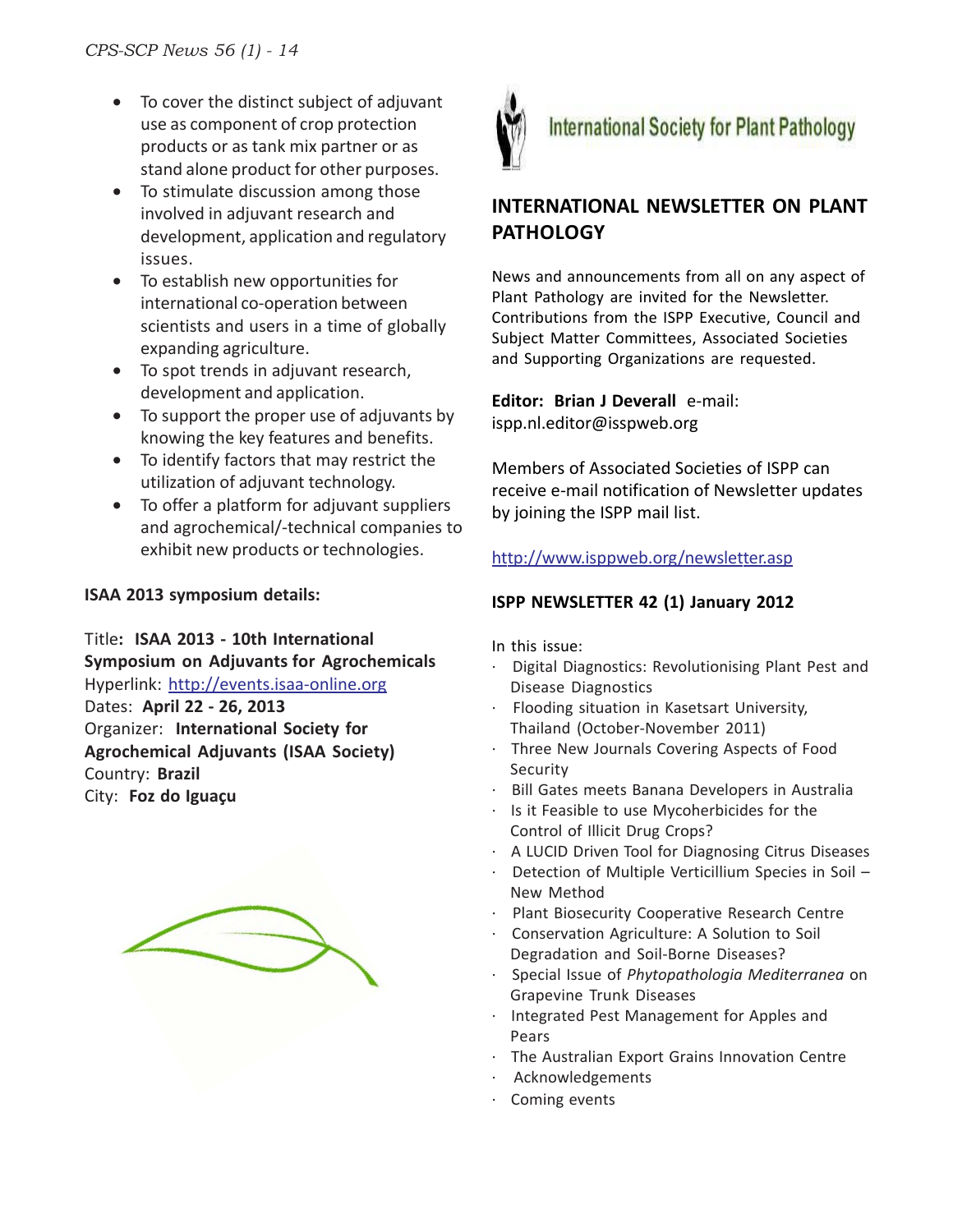# **ISPP NEWSLETTER 42 (2) February 2012**

In this issue:

- · Bidding for ICPP2018 and Voting by ISPP Councillors
- · Changes in Mycology to Benefit Plant Pathology Do You Agree?
- · 4th International Workshop for Phytophthora, Pythium, and Phytopythium
- · Web Symposium on "Oomycetes of Regulatory Concern in International Trade"
- · Richard D Berger Obituary
- · The Ever Increasing Importance of Plant Pathology
- · FAO has a new Director-General
- · The Newsletter of the Punjab Agricultural Research Board
- · Phyllosticta and Citrus Disease in China
- · More Insidious Hybrids of Phytophthora Discovered
- · Plant Protection for the Quality and Safety of the Mediterranean Diet
- · New Agriculturalist
- · A Refutation of a Claim by Greenpeace Germany
- · The Aspergillus website
- · Agave, Aloe, Cactus and Yucca
- · Acknowledgements
- · Coming events

# **ISPP NEWSLETTER 42 (3) March 2012**

In this issue:

- · The Venue for the 11th International Congress of Plant Pathology
- · Countering Public Misconceptions about Agriculture in the USA
- · A Tribute to the Australian Centre for International Agricultural Research
- · Phytophthora ramorum and its Pathogenicity
- · New Pathogen of Avocado Roots
- · Immuno-modulation in Plants Interacting with Other Organisms
- · Top 10 Plant Viruses in Molecular Plant Pathology
- · The Poetry of Mycological Accomplishment and Challenge
- · Oomycetes have their Evolutionary Roots in the Sea
- · Plantwise
- · CHOGM Declaration on Food Security
- Submission from the Australasian Plant Pathology Society towards a National Food Plan
- · International Union of Microbiological Societies 2014 Congresses
- · Plastic destruction by an Ecuadorian fungus
- Remote Microscope Opens Online Window in Papua New Guinea
- Pakistan Plant Pathology Conference
- **Acknowledgements**
- · Coming events

# **ISPP NEWSLETTER 42 (4) April 2012**

In this issue:

- · Food Safety: Human Pathogens on Plants a call for papers
- · *Phytophthora palmivora* on Jackfruit and Durian in the Philippines – with a Video on Outcomes
- · VIII Symposium on Chemical and Non-Chemical Soil Disinfestation
- Proposals sought for a Grant from the Gates Foundation on the topic "Protect Crop Plants from Biotic Stresses From Field to Market"
- · Fitness Costs and Trade-offs in Plant-Parasite Interactions
- · International Journals from the Indian Agricultural Research Communication Centre
- · Top 10 Fungal Pathogens in Molecular Plant Pathology
- · March issue of Microbiology Australia on Plant Pathogens
- Bacterial Canker of Kiwifruit in New Zealand
- II Asia Pacific Symposium on Postharvest Research Education and Extension
- · New Editor-in-Chief for Molecular Plant Pathology
- Light-Emitting Diodes for Greenhouse Use
- Ideas about the Immune System in Plants
- Location of some Proteins Encoded by Resistance Genes
- · Frankincense Trees under Threat in Ethiopia
- · Wiley-Blackwell Plant Science Newsletter
- **Acknowledgements**
- Coming events



# **International Society for Plant Pathology**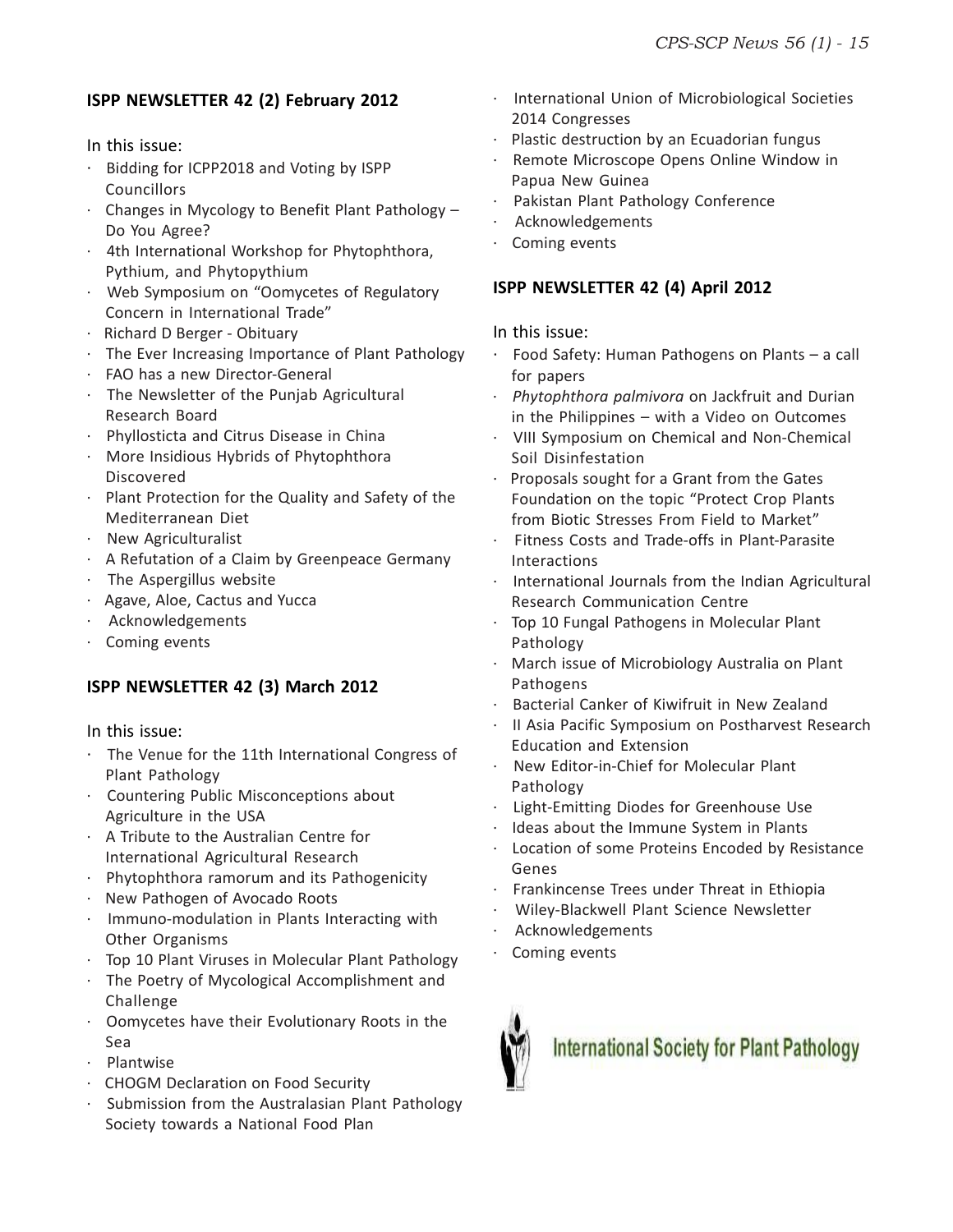# **Employment**

# **Two MSc positions available at University of Saskatchewan**

MSc positions are available in the Department of Plant Sciences, University of Saskatchewan. Two projects are available: stripe rust of wheat and fusarium wilt of flax, within the cereal and flax pathology program. The research possibilities include various aspects of plant pathology with the aim of enhancing disease resistance in crop varieties, such as, understanding host-pathogen interactions, development of controlled environment phenotyping methods for selection of resistant germplasm, and resistance gene identification. A student stipend of up to \$21,000 annually for two years is available.

Please contact Dr. Randy Kutcher, Crop Development Centre College of Agriculture and Bioresources University of Saskatchewan 51 Campus Drive Saskatoon, SK S7N 5A8 Tel.: 306 966-4951 Email: randy.kutcher@usask.ca

# **Scientist seeking position in Plant Pathology**

# **DR. SUSHEEL KUMAR MAURYA**

Areas of interest: Mycology, Plant Pathology and **Biocontrol** 

For copy of CURRICULUM-VITAE, please contact me at:

246G/4A Om Gaytri Nagar,

Teliyar Ganj Allahabad - 211004

Mob.: 9935885513, 9455484013

E-mail: susheel\_botany13@yahoo.co.in susheel\_botany13@rediffmail.com

# **Field Biologist Position with Syngenta Canada Inc. in Plattsville, Ontario**

# **RESPONSIBILITIES:**

- Responsible for planning, implementation and reporting of field bioefficacy studies designed to assess crop protection product performance and plant health benefits
- · Generates data summaries based on statistical interpretations, technical presentations and submission documents from data and information generated.
- Assists in the development of biological data for specific products, acting as a technical resource for these products
- Establishes and maintains strong and productive professional relationships with University, Government and private industry research and extension personnel in the territory
- Recruits, trains and supervises temporary assistants on occasion to maximize both efficiency and safety
- Assists in the conduct of residue studies in compliance with Good Laboratory Practices
- Maintains capital equipment to ensure continued efficiency and safety
- Prepares and presents scientific data summaries to sales, marketing and regulatory teams
- Provides technical support to internal stakeholders regarding new products and product inquiries
- Plans and leads tours of R&D field sites for both internal colleagues and external customers